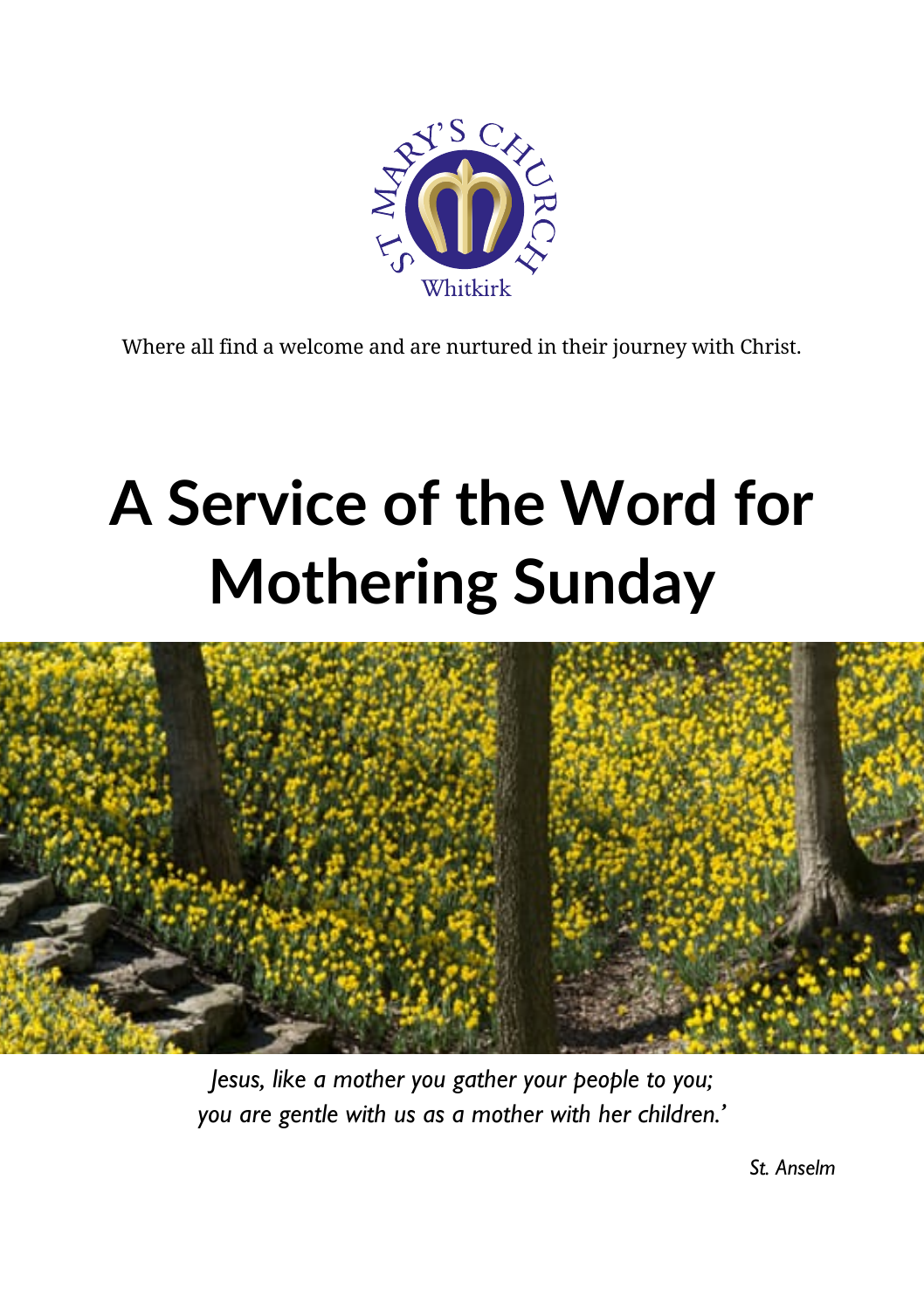## **The Gathering**

*Our worship begins at the sound of the bell as the sacred ministers enter, during which the introit hymn is sung.*

Tell out, my soul, the greatness of the Lord: unnumbered blessings, give my spirit voice; tender to me the promise of his word; in God my Saviour shall my heart rejoice.

Tell out, my soul, the greatness of his name: make known his might, the deeds his arm has done; his mercy sure, from age to age the same; his holy name, the Lord, the mighty one.

Tell out, my soul, the greatness of his might: pow'rs and dominions lay their glory by; proud hearts and stubborn wills are put to flight, the hungry fed, the humble lifted high.

Tell out, my soul, the glories of his word: firm is his promise, and his mercy sure. Tell out, my soul, the greatness of the Lord to children's children and for evermore.

> *Words: T. Dudley-Smith (b. 1926) Music: W. Greatorex (1877-1949)*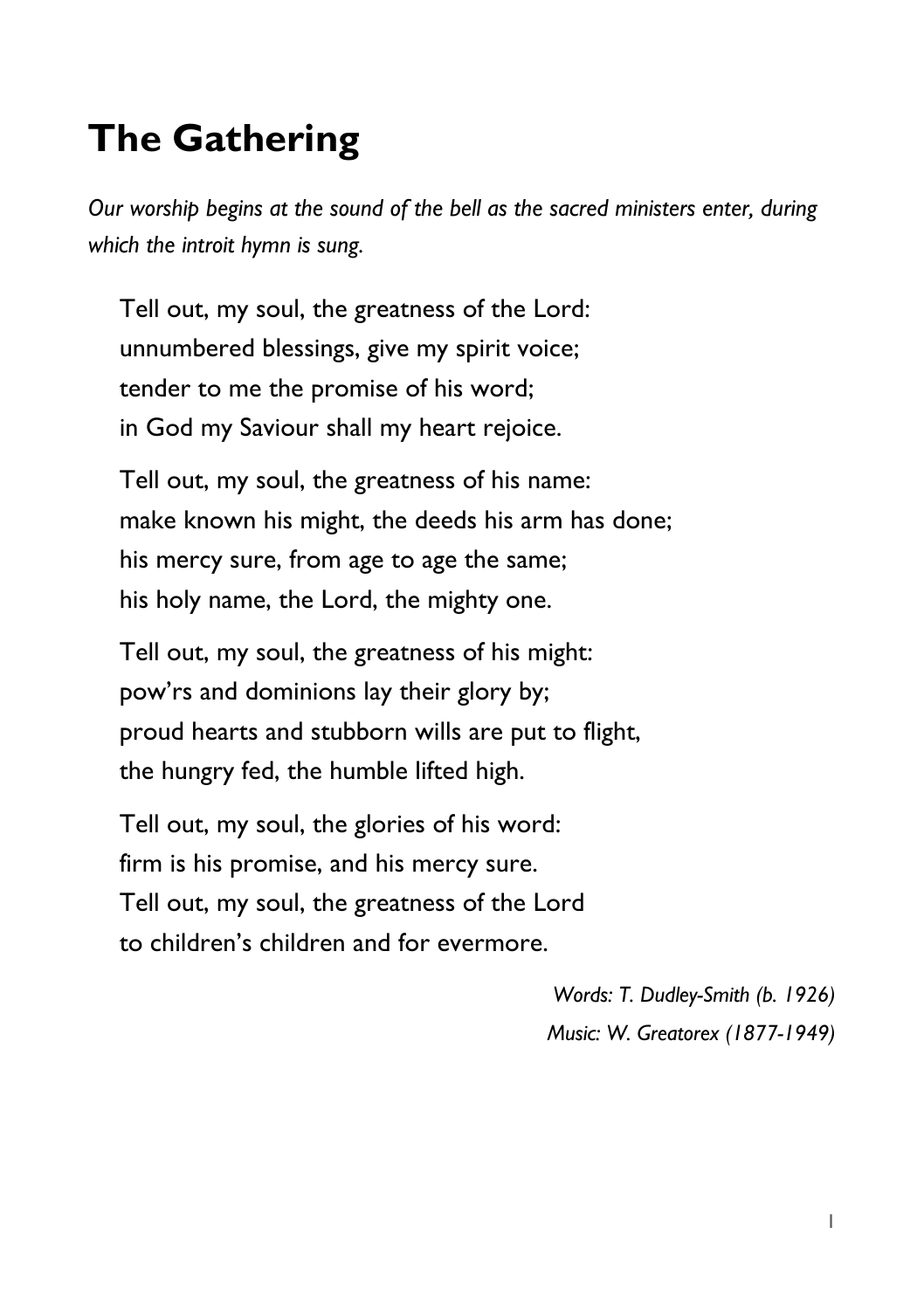In the name of the Father, and of the Son, and of the Holy Spirit.

**Amen.**

### **The Greeting**

Grace, mercy and peace from God our Father and the Lord Jesus Christ be with you **and also with you.**

### **Words of Welcome**

### **Prayers of Penitence**

Jesus, like a mother you gather your people to you; you are gentle with us as a mother with her children. Often you weep over our sins and our pride, tenderly you draw us from hatred and judgement.

*Silence is kept.*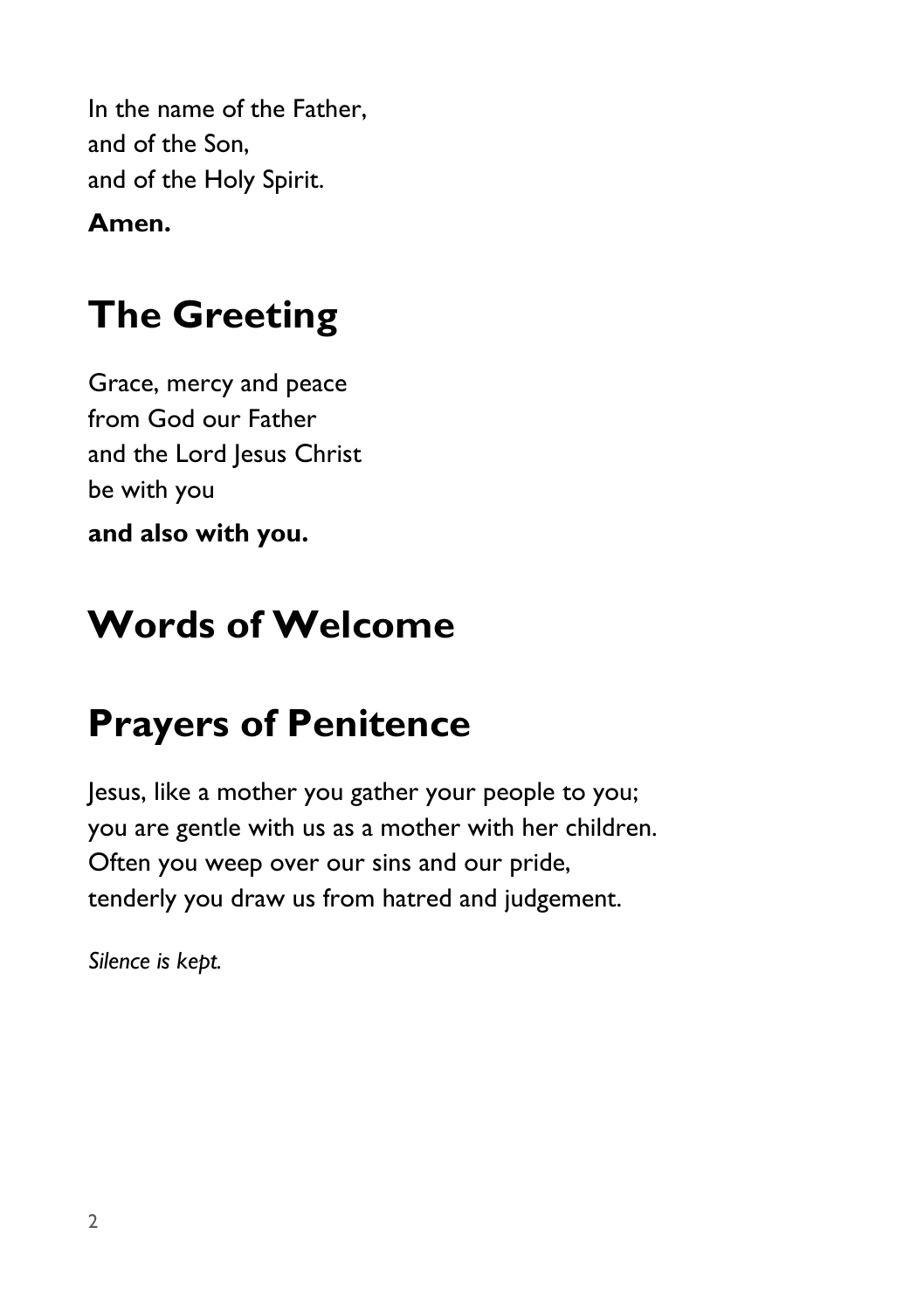Come, let us return to the Lord and say:

**Lord our God, in our sin we have avoided your call. Our love for you is like a morning cloud, like the dew that goes away early. Have mercy on us; deliver us from judgement; bind up our wounds and revive us; in Jesus Christ our Lord. Amen.**

*The president says*

May almighty God have mercy on us, forgive us our sins, and bring us to everlasting life, through Jesus Christ our Lord.

#### **Amen.**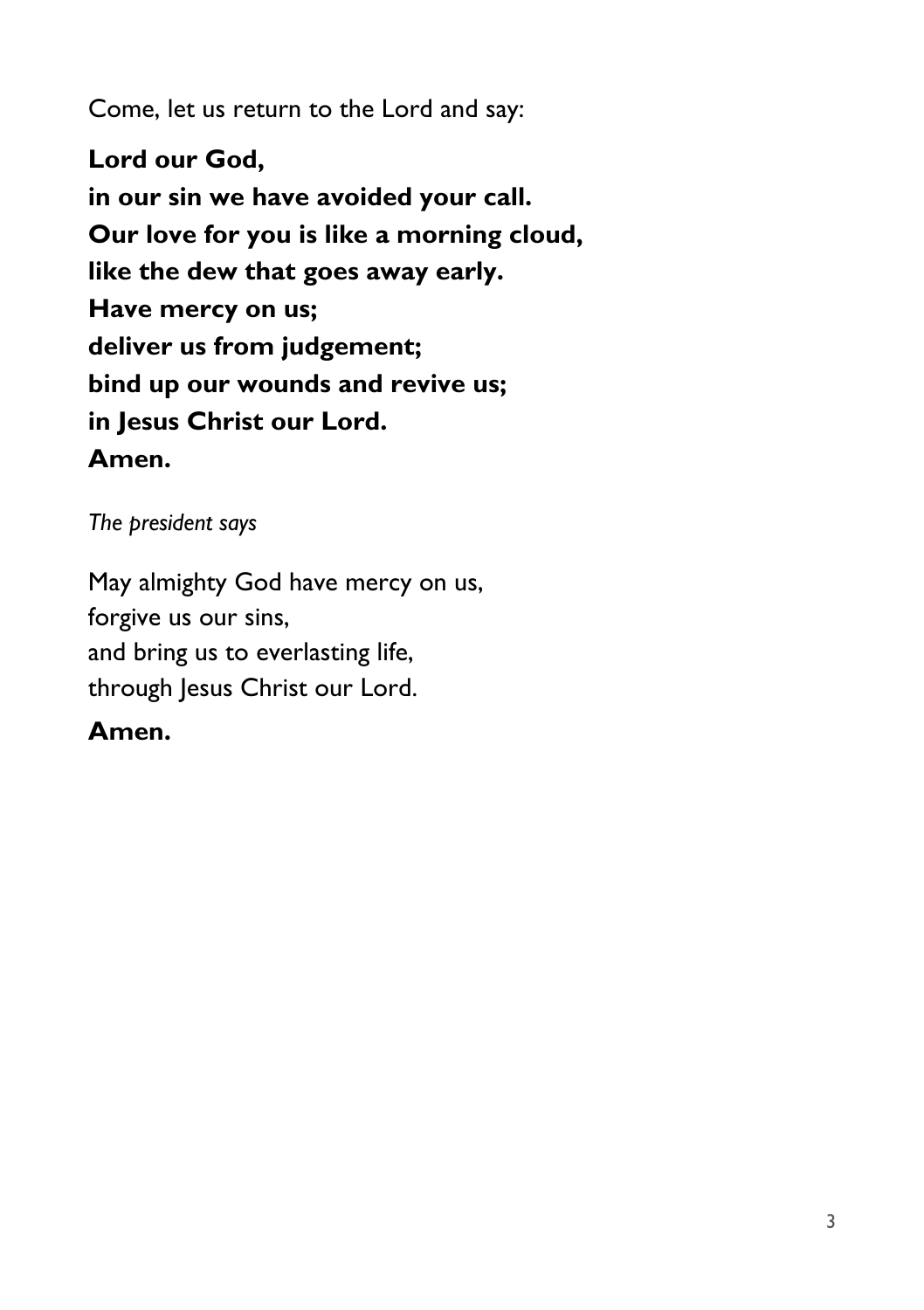# **The Collect**

*The president introduces a period of silent prayer with the words 'Let us pray'.*

God of compassion, whose Son Jesus Christ, the child of Mary, shared the life of a home in Nazareth, and on the cross drew the whole human family to himself: strengthen us in our daily living that in joy and sorrow we may know the power of your presence to bind together and to heal; through Jesus Christ your Son our Lord, who is alive and reigns with you, in the unity of the Holy Spirit, one God, now and for ever.

**Amen.**

### **The Liturgy of the Word**

A reading from the Book of Exodus.

A man from the house of Levi went and married a Levite woman. The woman conceived and bore a son; and when she saw that he was a fine baby, she hid him for three months. When she could hide him no longer she got a papyrus basket for him, and plastered it with bitumen and pitch; she put the child in it and placed it among the reeds on the bank of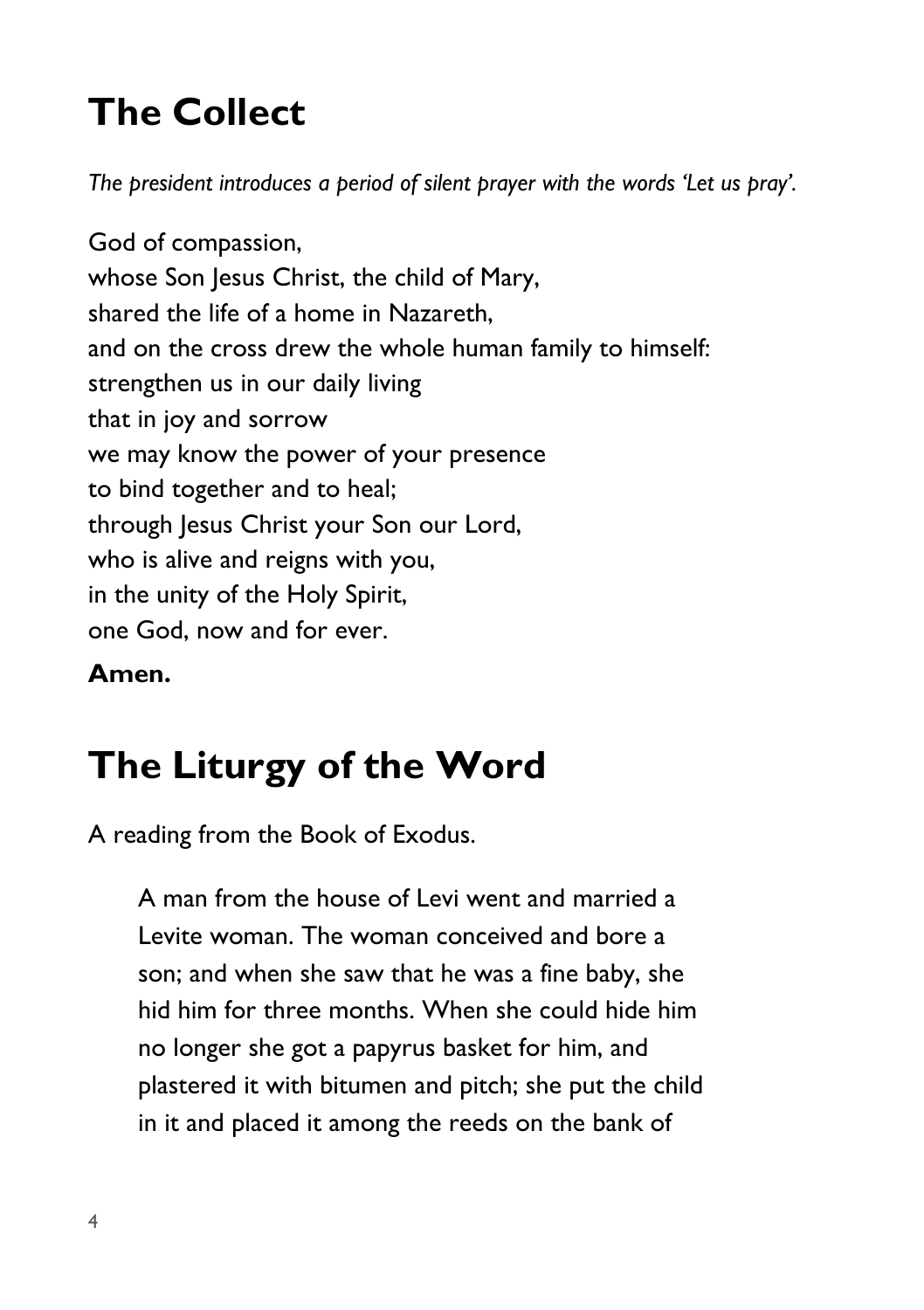the river. His sister stood at a distance, to see what would happen to him.

The daughter of Pharaoh came down to bathe at the river, while her attendants walked beside the river. She saw the basket among the reeds and sent her maid to bring it. When she opened it, she saw the child. He was crying, and she took pity on him, 'This must be one of the Hebrews' children,' she said. Then his sister said to Pharaoh's daughter, 'Shall I go and get you a nurse from the Hebrew women to nurse the child for you?' Pharaoh's daughter said to her, 'Yes.' So the girl went and called the child's mother. Pharaoh's daughter said to her, 'Take this child and nurse it for me, and I will give you your wages.' So the woman took the child and nursed it.

When the child grew up, she brought him to Pharaoh's daughter, and she took him as her son. She named him Moses, 'because,' she said, 'I drew him out of the water.'

*Exodus 2.1-10*

This is the word of the Lord. **Thanks be to God.**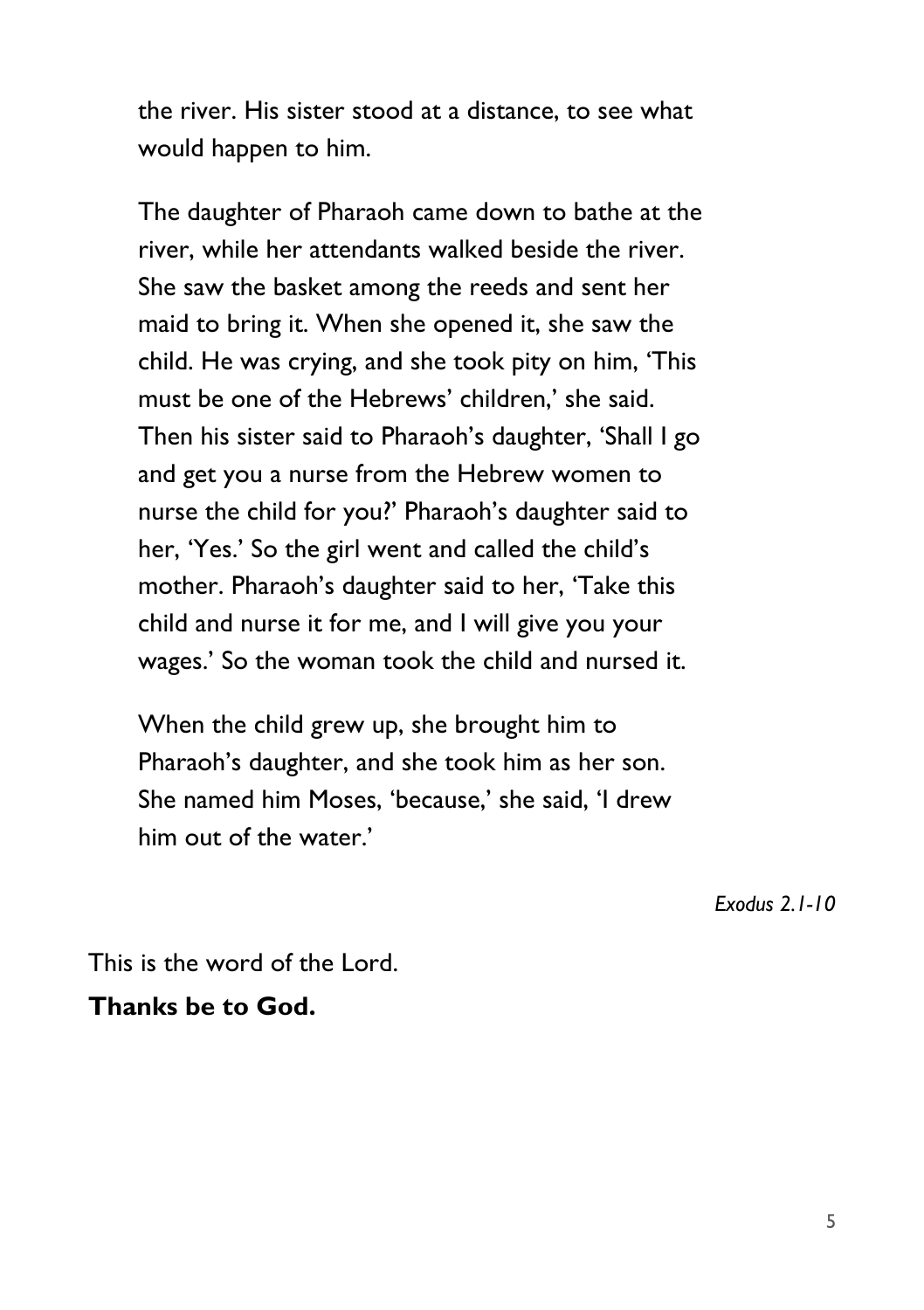### **Hymn**

For Mary, mother of our Lord, God's holy name be praised, who first the Son of God adored, as on her child she gazed.

The angel Gabriel brought the word she should Christ's mother be; Our Lady, handmaid of the Lord, made answer willingly.

The heav'nly call she thus obeyed, and so God's will was done; the second Eve love's answer made which our redemption won.

She gave her body for God's shrine, her heart to piercing pain, and knew the cost of love divine when Jesus Christ was slain.

Dear Mary, from your lowliness and home in Galilee, there comes a joy and holiness to ev'ry family.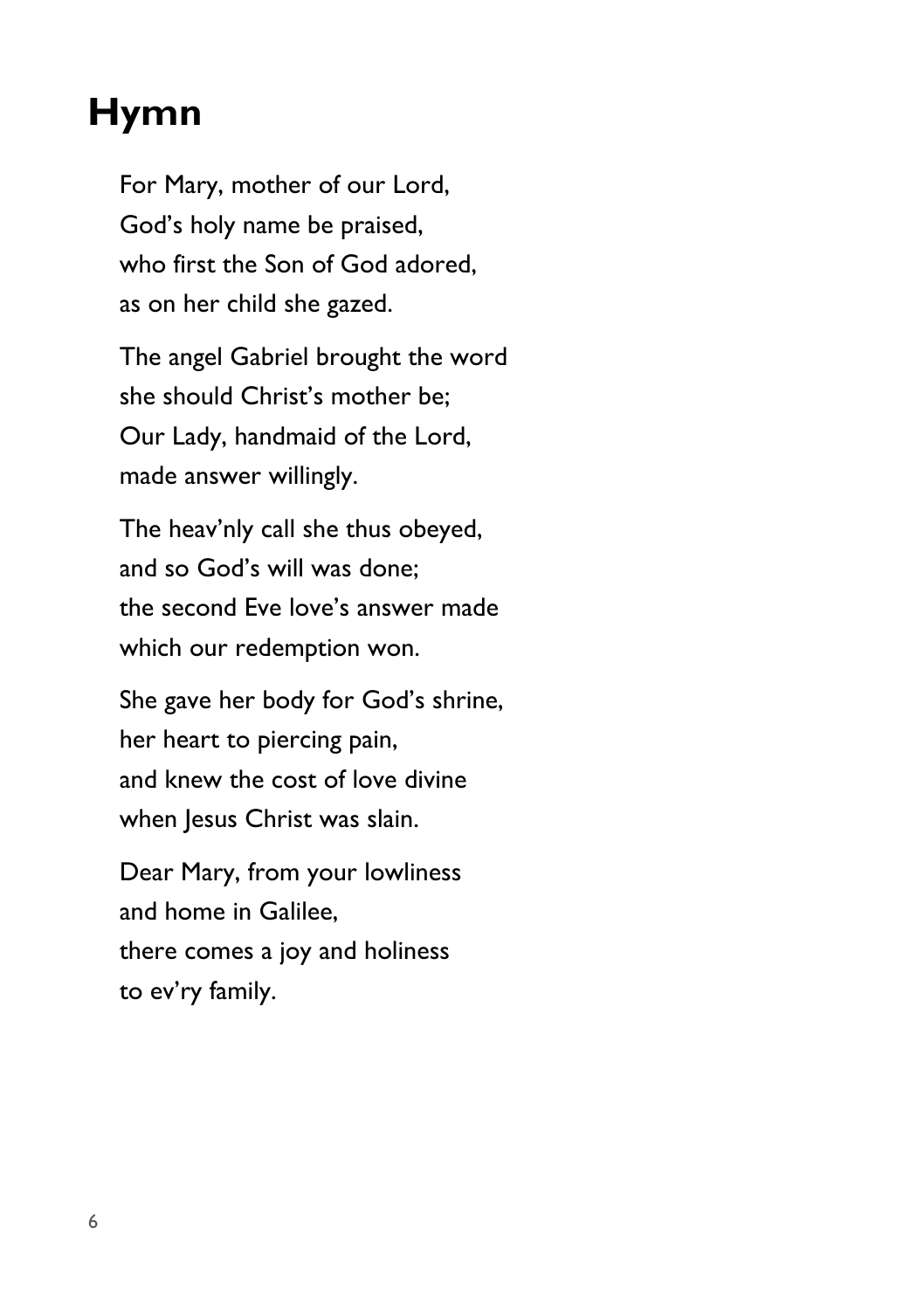Hail, Mary, you are full of grace, above all women blest; and blest your Son, whom your embrace in birth and death confessed.

> *Words: J. R. Peacey (1896-1971) Music: G. Slater (1896-1979)*

### **Gospel Reading**

*An acclamation is said to herald the Gospel.* 

Praise to you, O Christ, King of eternal glory. The Lord is a great God, O that today you would listen to his voice. Harden not your hearts.

*cf Psalm 95.3,8*

#### **Praise to you, O Christ, King of eternal glory.**

Hear the Gospel of our Lord Jesus Christ according to Luke.

#### **Glory to you, O Lord.**

The child's father and mother were amazed at what was being said about Jesus. Then Simeon blessed them and said to his mother Mary,

'This child is destined for the falling and the rising of many in Israel, and to be a sign that will be opposed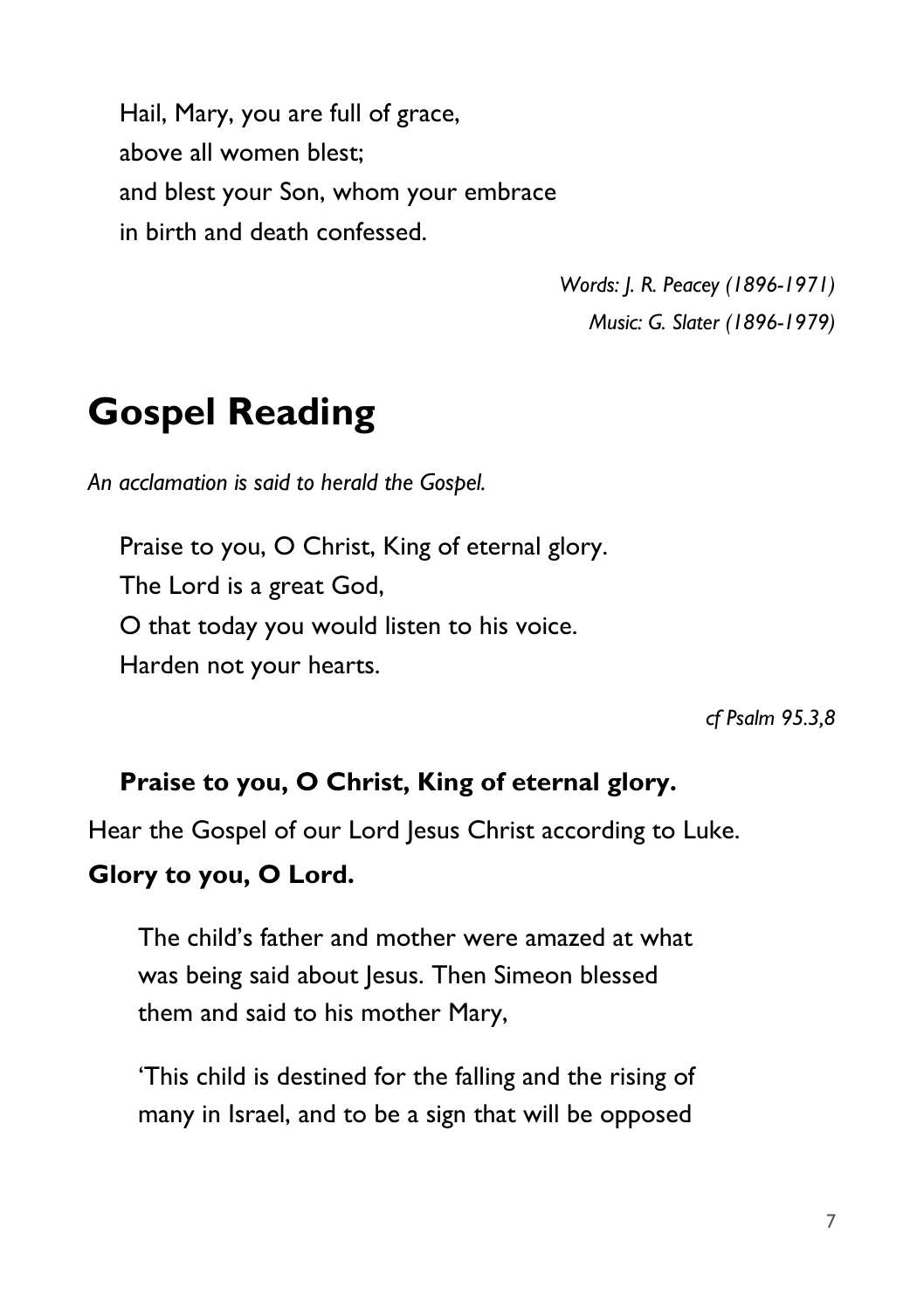so that the inner thoughts of many will be revealed – and a sword will pierce your own soul too.'

*Luke 2.33-35*

This is the Gospel of the Lord.

**Praise to you, O Christ.**

### **Sermon**

### **Affirmation of Faith**

Let us affirm our faith in Jesus Christ the Son of God.

**Though he was divine, he did not cling to equality with God, but made himself nothing. Taking the form of a slave, he was born in human likeness. He humbled himself and was obedient to death, even the death of the cross. Therefore God has raised him on high, and given him the name above every name: that at the name of Jesus every knee should bow, and every voice proclaim that Jesus Christ is Lord,**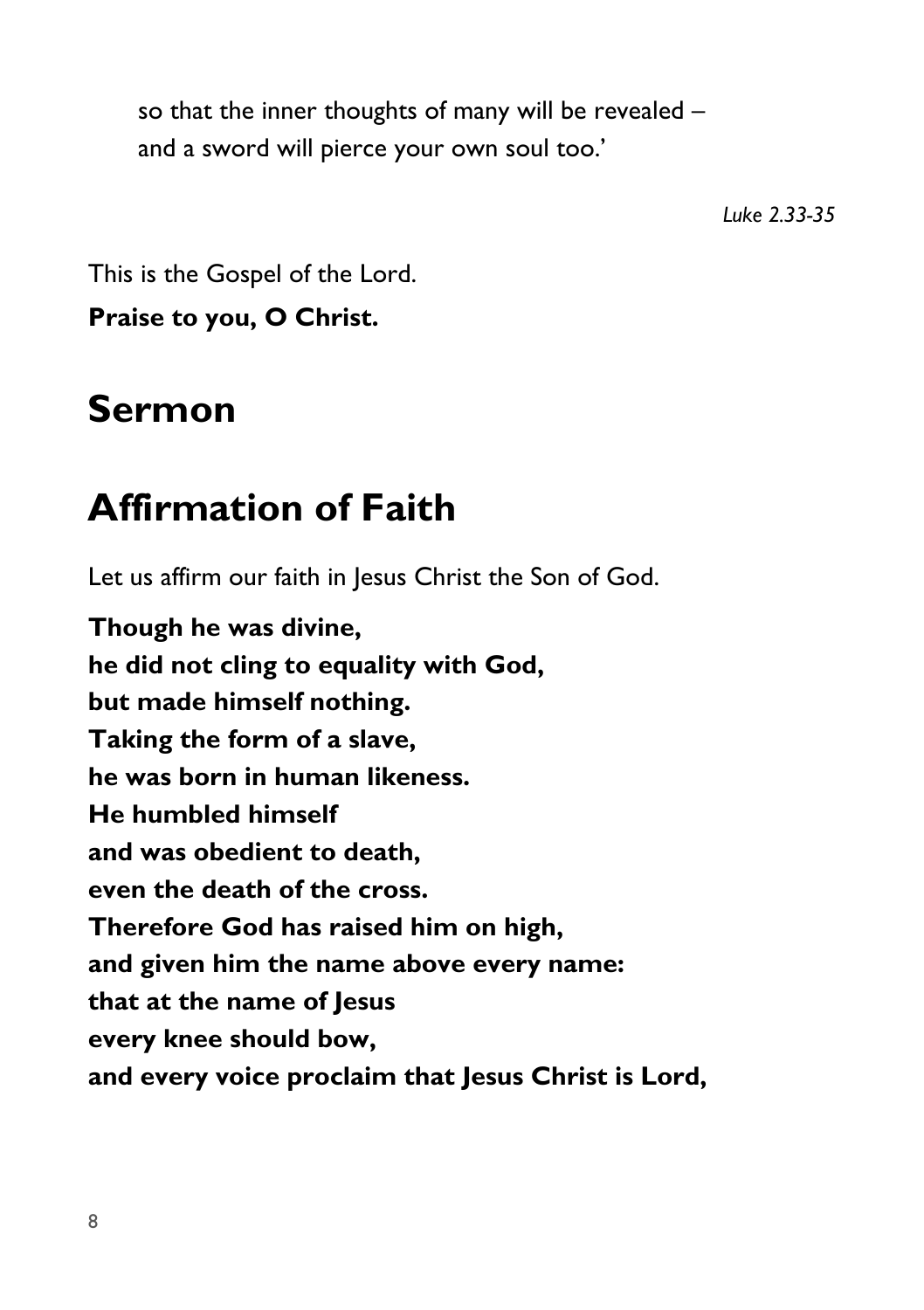**to the glory of God the Father. Amen.**

*cf Philippians 2.6-11*

### **Prayers of Intercession**

*The response to the bidding.*

Lord Jesus, in your mercy heal us;

#### **in your love and tenderness remake us.**

*Then at the end*

### **The Lord's Prayer**

Let us pray with confidence as our Saviour has taught us.

**Our Father, who art in heaven, hallowed be thy name; thy kingdom come; thy will be done; on earth as it is in heaven. Give us this day our daily bread. And forgive us our trespasses, as we forgive those who trespass against us. And lead us not into temptation; but deliver us from evil. For thine is the kingdom, the power and the glory, for ever and ever. Amen.**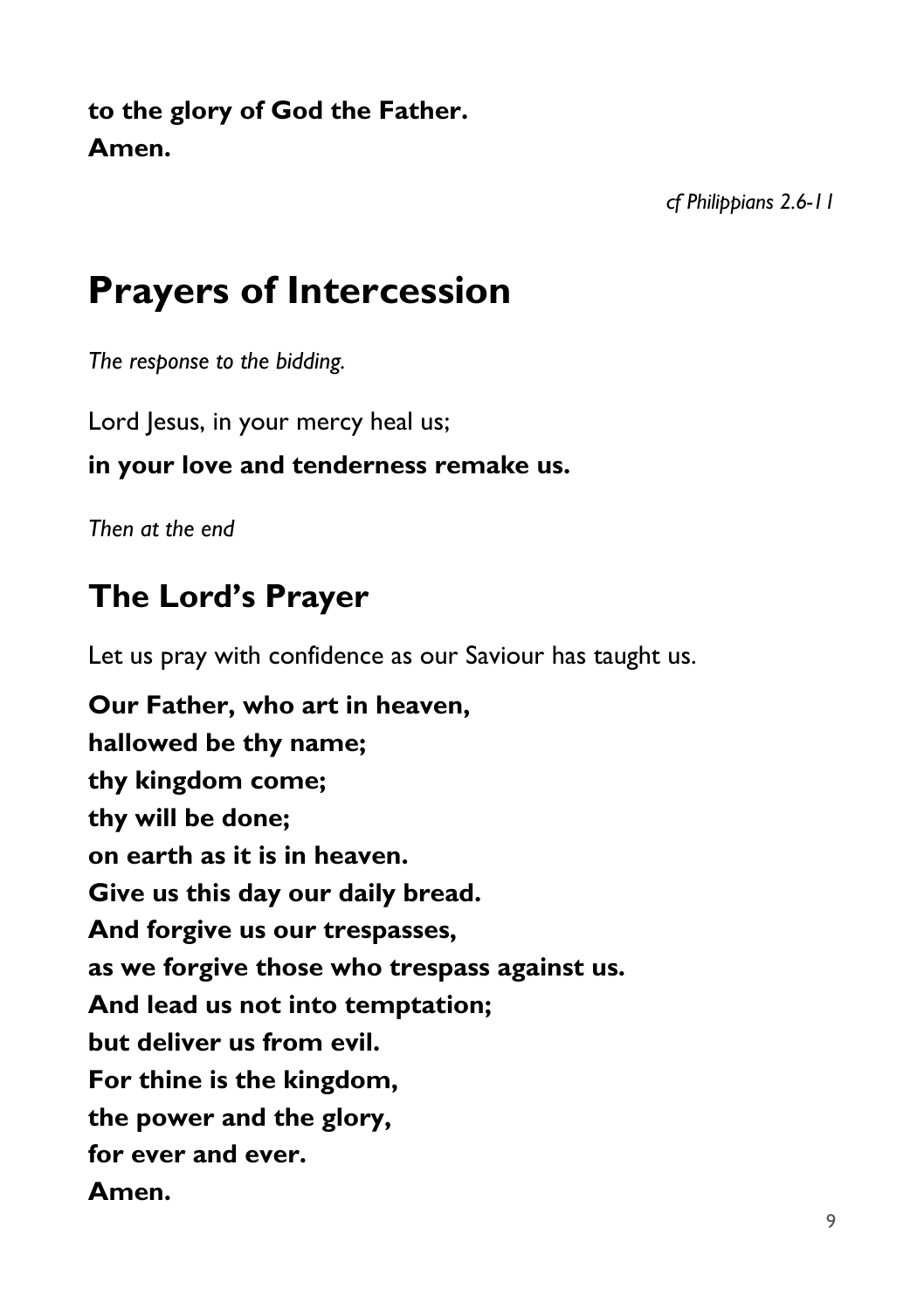### **The Peace**

Jesus, like a mother you gather your people to you. The peace of the Lord be always with you **and also with you.**

### **Hymn**

*Bind us together, Lord, bind us together with cords that cannot be broken. Bind us together, Lord, bind us together, Lord, bind us together in love.* There is only one God, there is only one King. There is only one Body, that is why we sing: *Bind us together, Lord…* Fit for the glory of God, purchased by his precious Blood, born with the right to be free: Jesus the vict'ry has won.

*Bind us together, Lord…*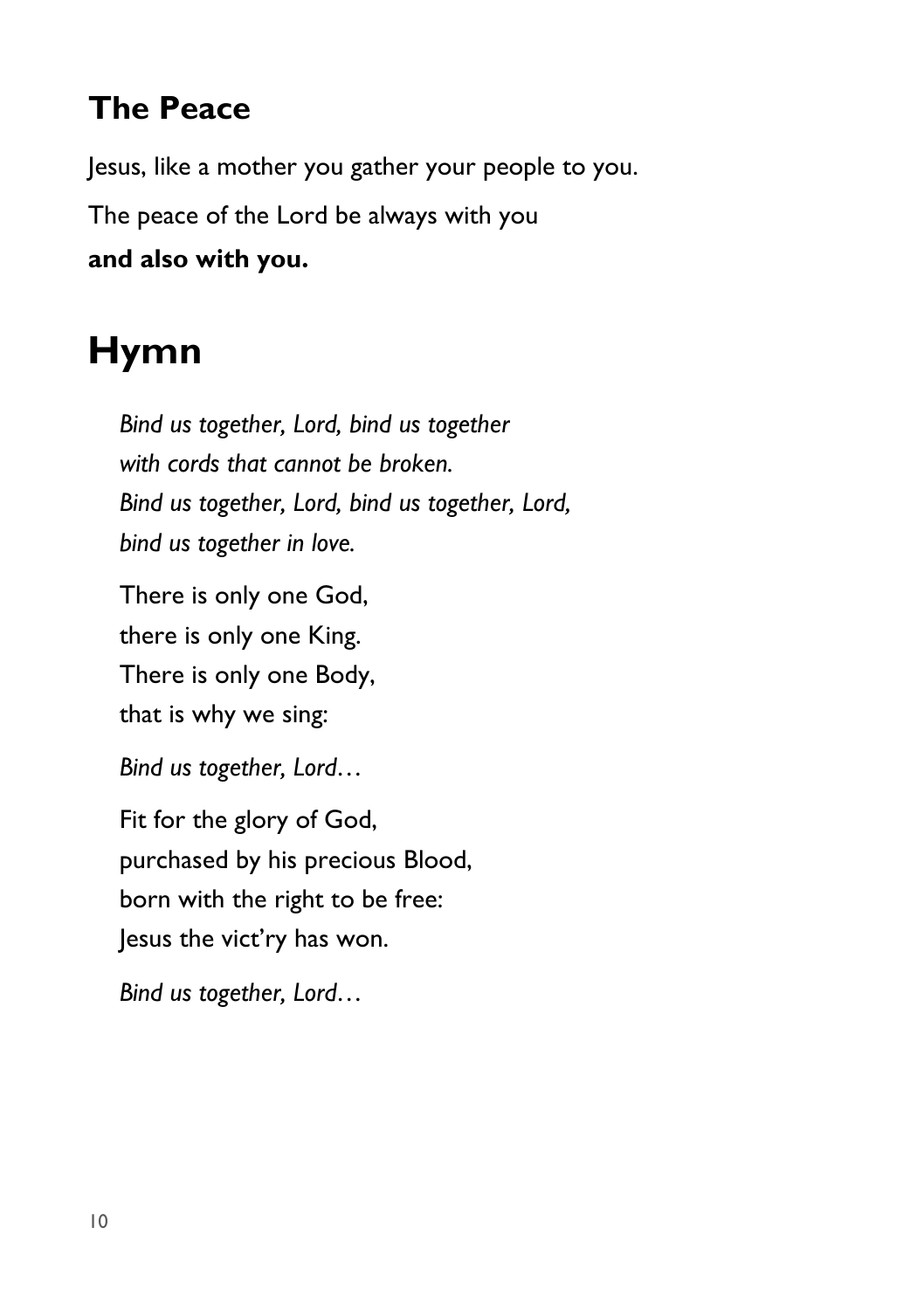We are the fam'ly of God, we are his promise divine, we are his chosen desire, we are the glorious new wine.

*Bind us together, Lord…*

*Words: B. Gillman*

*Music: B. Gillman arr. M. Archer (b. 1952)*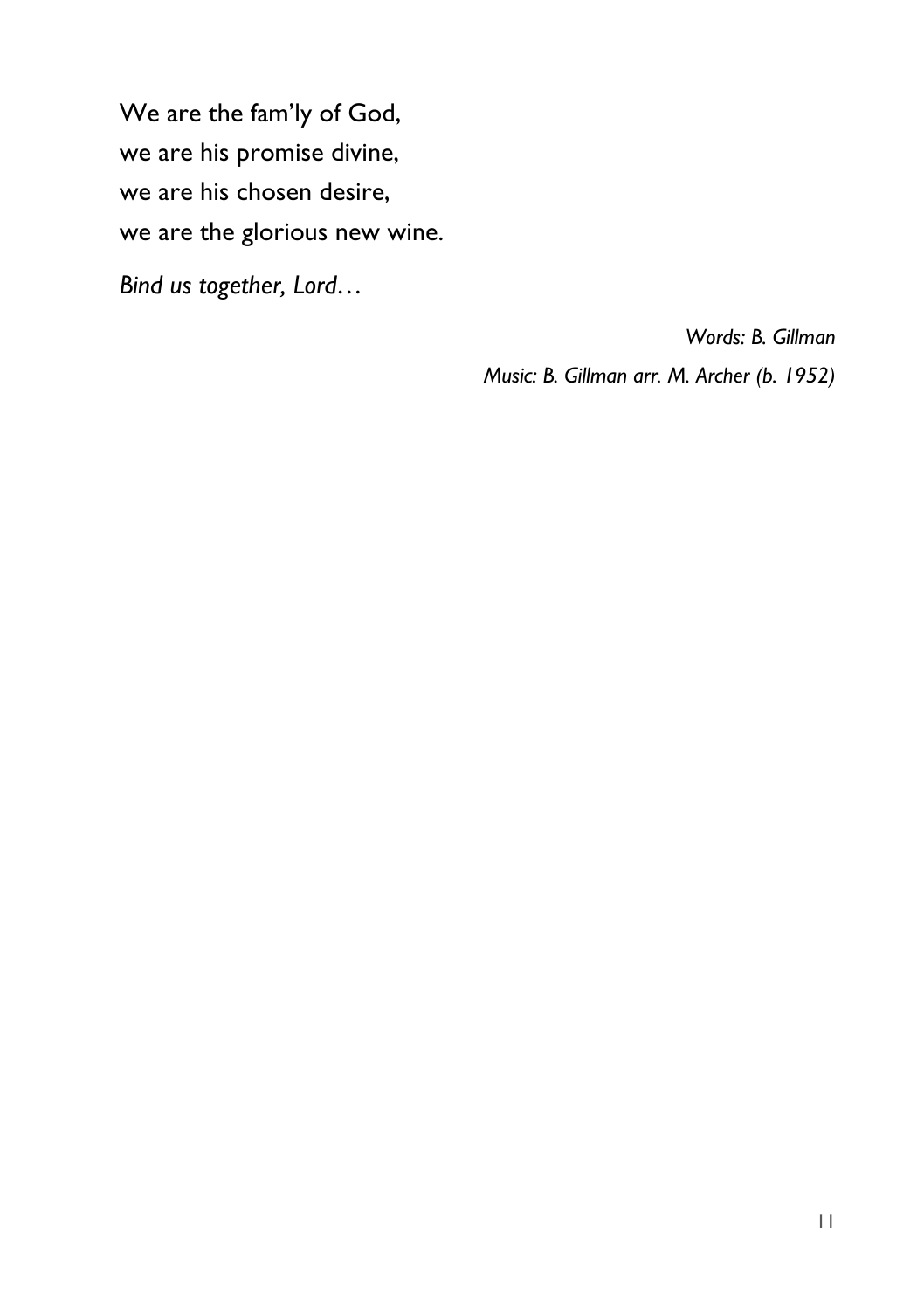## **A Song of Anselm**

*Sung by a chorister.*

Jesus, like a mother you gather your people to you; you are gentle with us as a mother with her children. Often you weep over our sins and our pride, tenderly you draw us from hatred and judgement. You comfort us in sorrow and bind up our wounds, in sickness you nurse us, and with pure milk you feed us. Jesus, by your dying we are born to new life; by your anguish and labour we come forth in joy. Despair turns to hope through your sweet goodness; through your gentleness we find comfort in fear. Your warmth gives life to the dead, your touch makes sinners righteous. Lord Jesus, in your mercy heal us; in your love and tenderness remake us. In your compassion bring grace and forgiveness, for the beauty of heav'n may your love prepare us.

*from Anselm of Canterbury*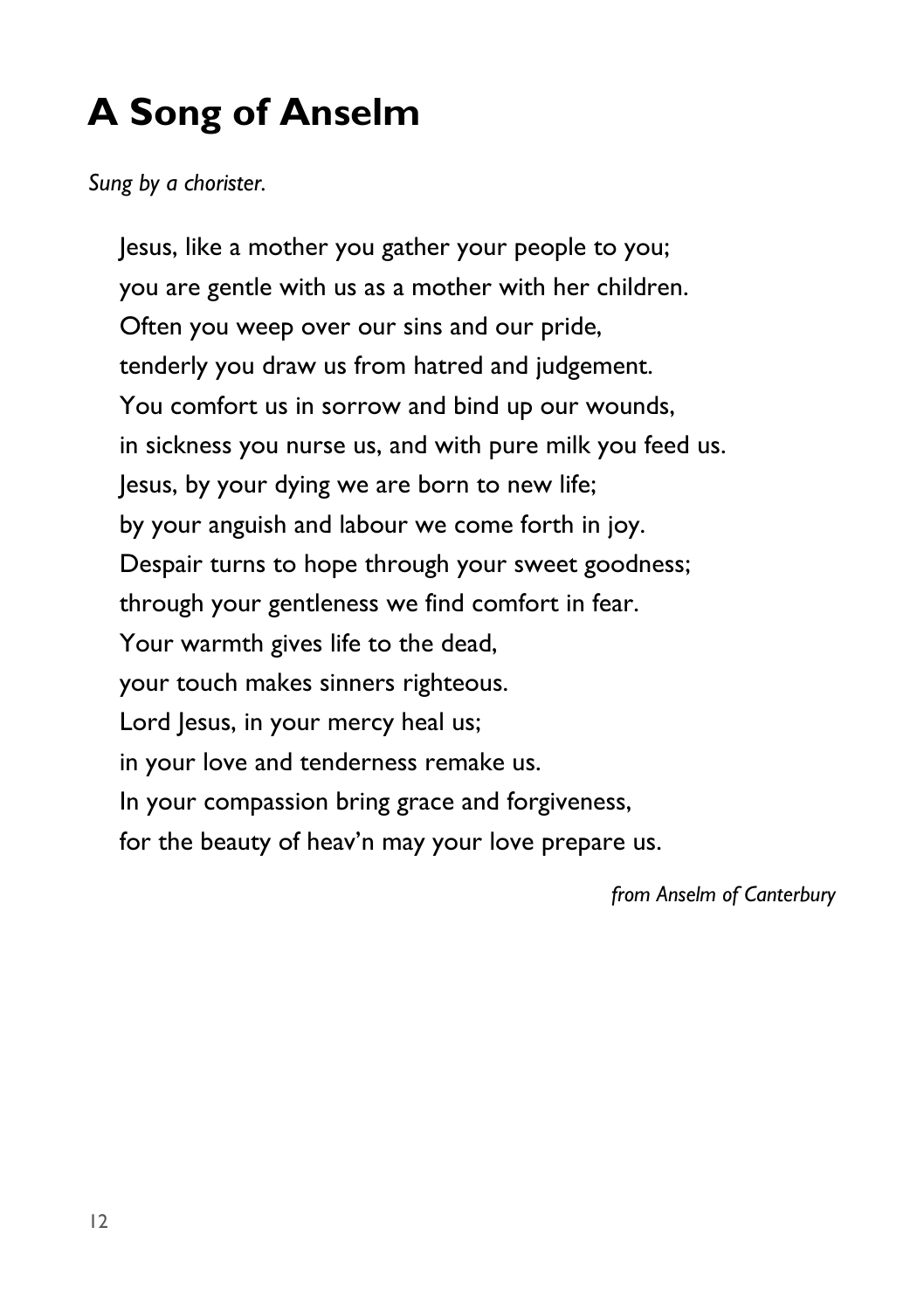We are not people of fear: we are people of courage. We are not people who protect our own safety: we are people who protect our neighbours' safety. We are not people of greed: we are people of generosity. We are your people God, giving and loving, wherever we are, whatever it costs For as long as it takes wherever you call us.

> *These words of Barbara Glasson, President of the Methodist Conference were offered on Mothering Sunday last year as we entered a period of lockdown for the first time.*

### **Blessing of the Flowers**

*Traditionally at this point during the service, daffodils have been blessed and then distributed amongst those gathered. This year small bunches of daffodils will be available for collection from the porch at St. Mary's from 10am.*

*Do come and collect a bunch for you or someone whom you think would be glad to receive them.*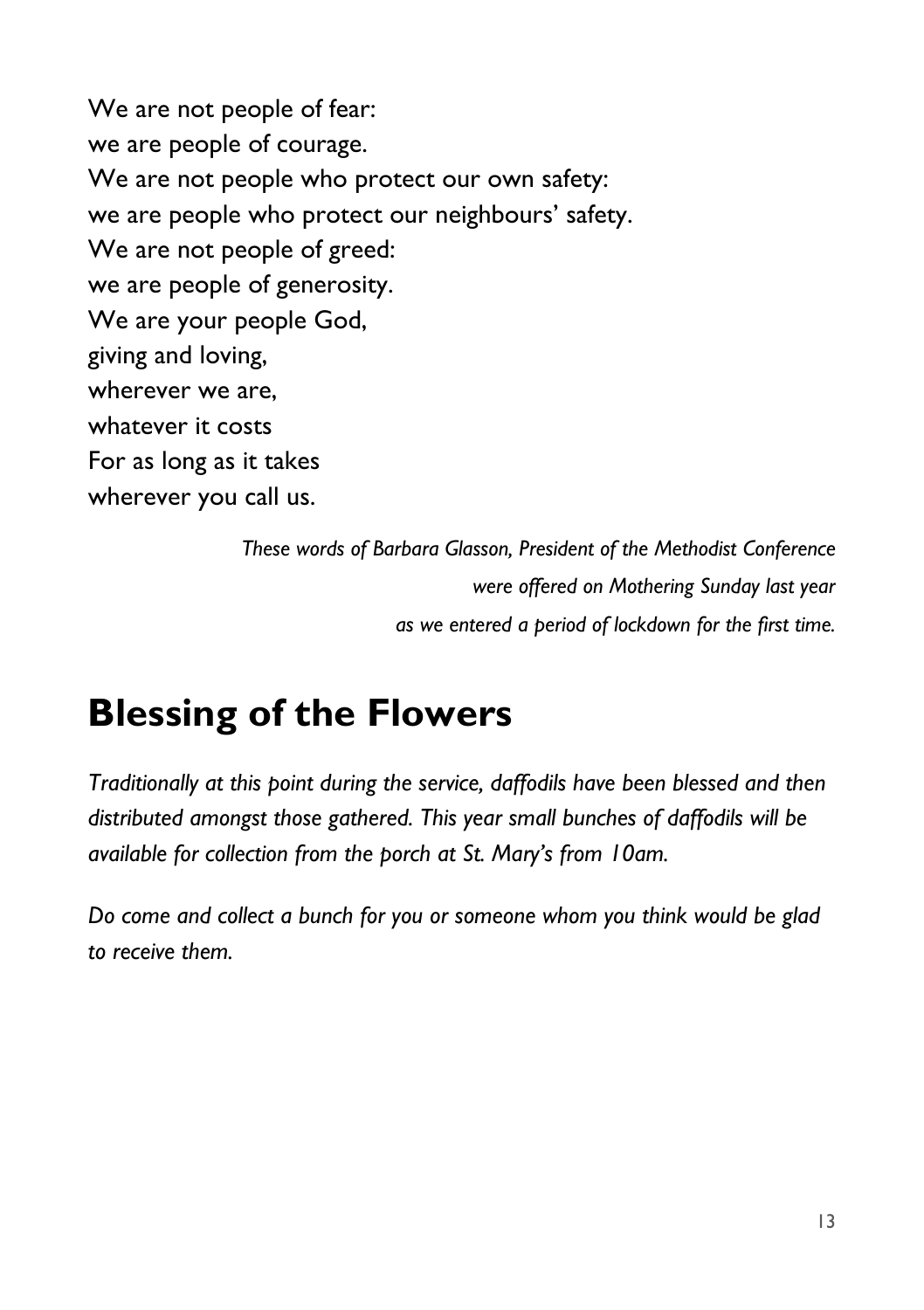*This prayer is said by the president.*

God, our Mother and Father whose love surrounds us daily we pray you bless these flowers that they might be tokens of your love and symbols of hope giving joy to those who give and receive we ask this through Jesus Christ our Lord.

**Amen.**

### **Hymn**

Now thank we all our God, with hearts and mind and voices, who wondrous things hath done, in whom his world rejoices; who from our mother's arms hath blessed us on our way with countless gifts of love, and still is ours today.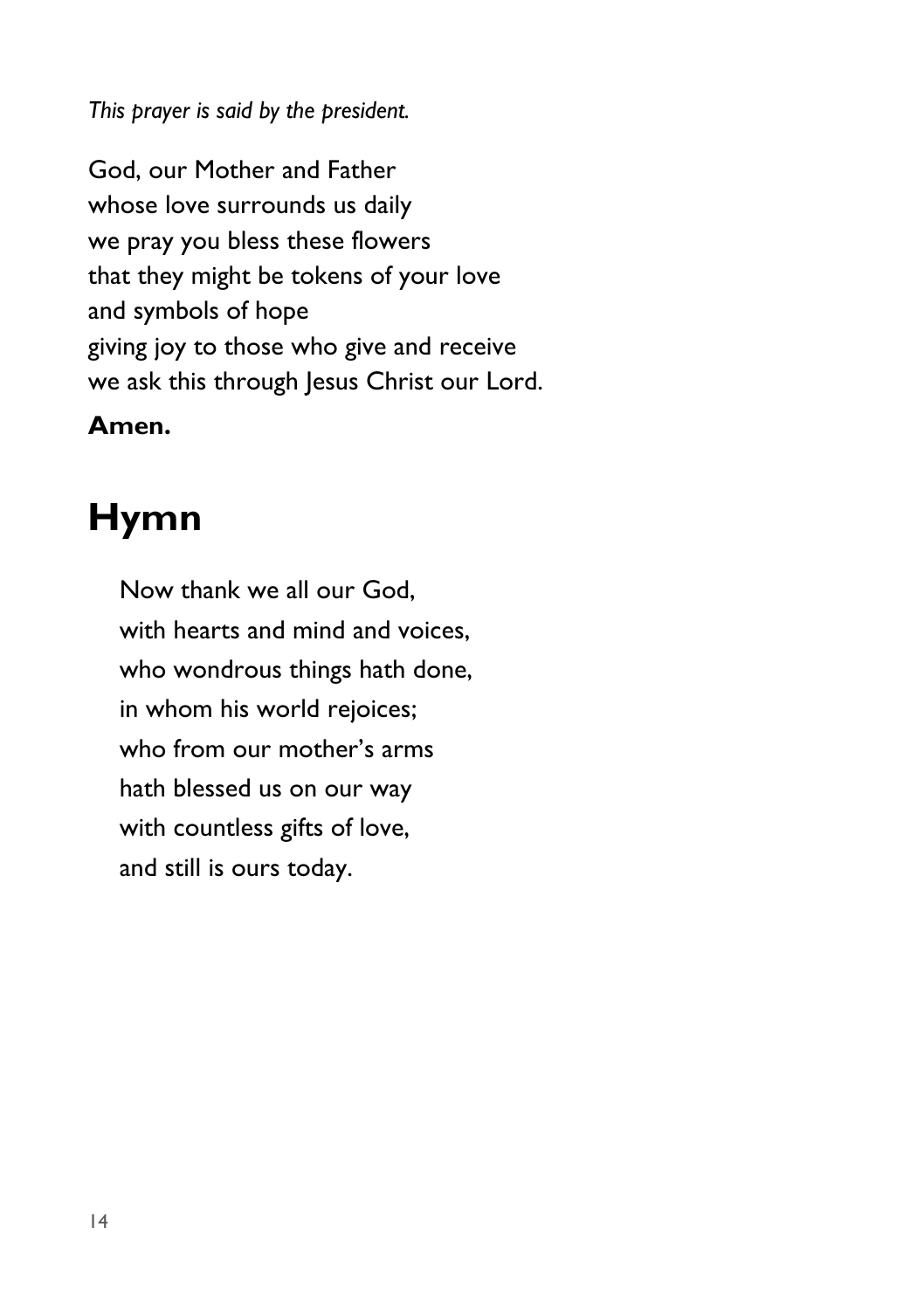O may this bounteous God through all our life be near us, with ever joyful hearts and blessèd peace to cheer us; and keep us in his grace, and guide us when perplexed, and free us from all ills in this world and the next.

All praise and thanks to God the Father now be given, the Son and him who reigns with them in highest heaven, the one eternal God, whom earth and heav'n adore; for thus it was, is now, and shall be evermore.

> *Words: M. Rinkart (1586-1649) translated C. Winkworth (1827-1878) Music: J. Crüger (1598-1662)*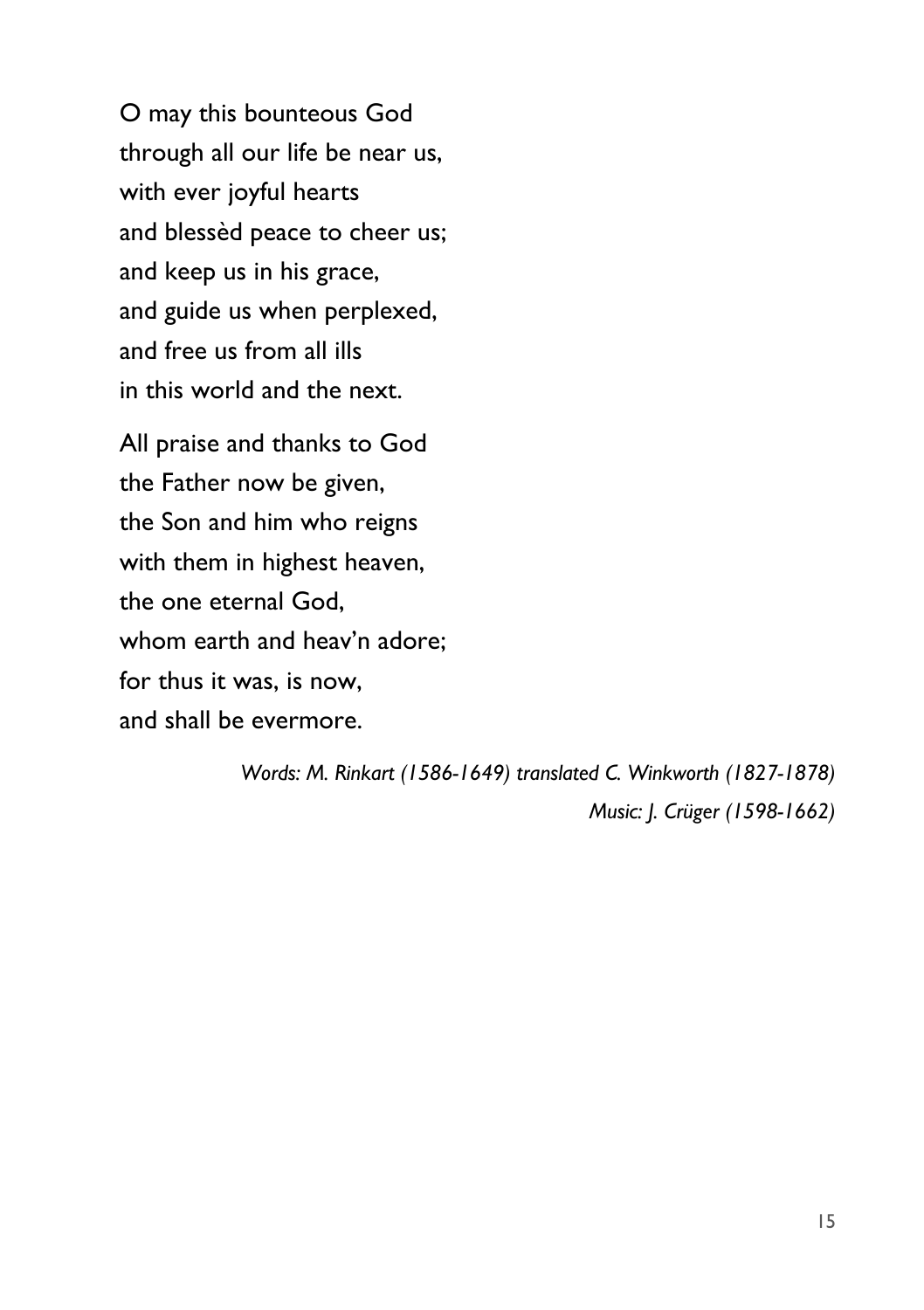# **The Dismissal**

### **The Blessing**

Jesus, by your dying we are born to new life; by your anguish and labour we come forth in joy and the blessing of God Almighty the Father, the Son and the Holy Spirit rest upon you and those whom you love now and always.

#### **Amen.**

Let us bless the Lord.

#### **Thanks be to God.**